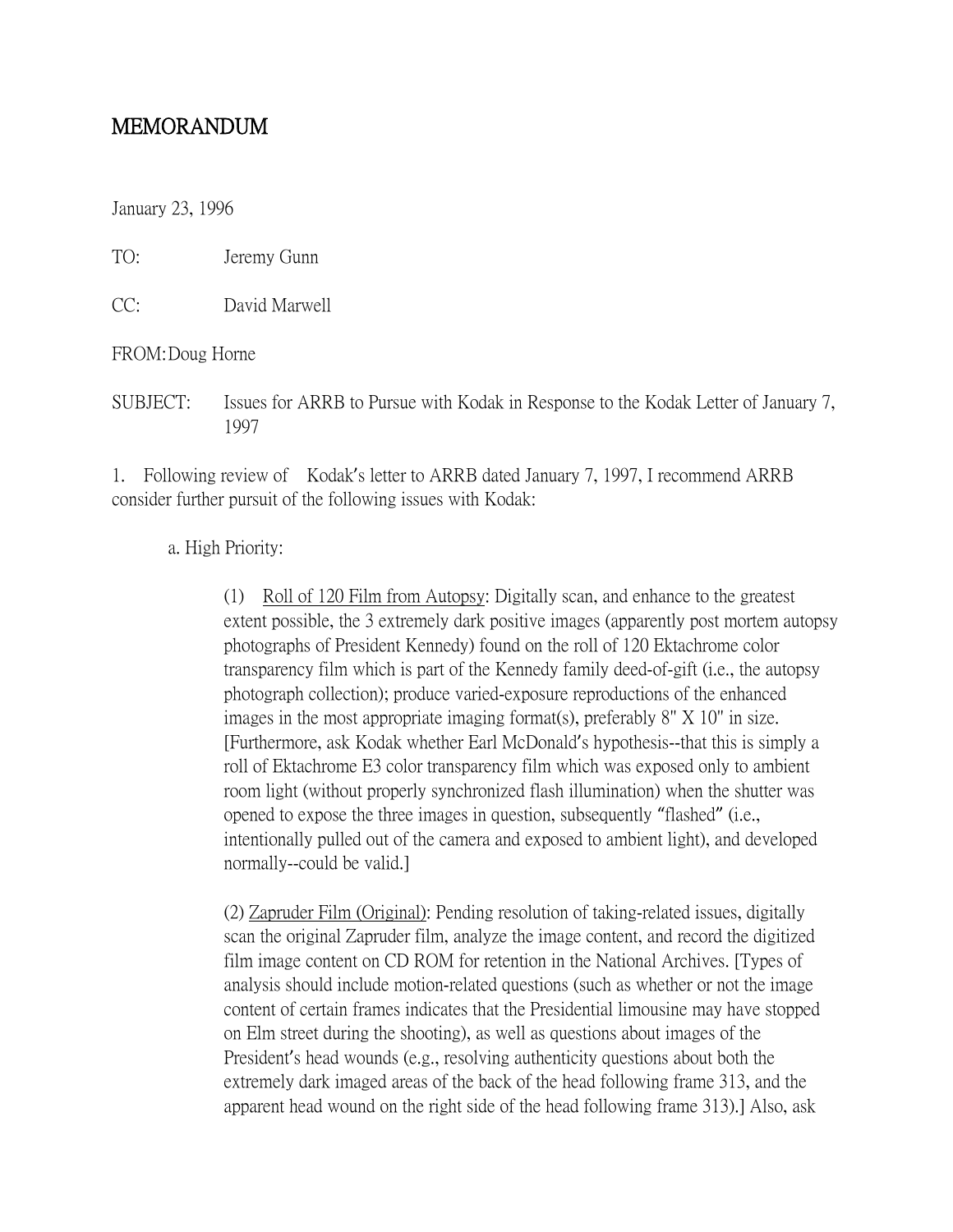Kodak to propose any additional motion-related imaging studies of the digitized Zapruder film which it would consider useful, providing HSCA tests are not repeated.

(3) Film Tests in Zapruder's Camera: Conduct tests using 8 mm film in Zapruder's actual movie camera to test whether the apparent anomalies in the original Zapruder film which were theoretically attributed by Kodak in September 1996 to "claw flare," "vignetting," "development turbidity," and to "first frame inertial-effect" ("blue tint" or "first-frame over-exposure") are duplicated in actual practice when exposing test film in the same camera used to create the Zapruder film. Such tests could address directly many questions regarding the authenticity of the Zapruder film. Kodak may even wish to also use a similar camera from the Eastman House Museum to provide another set of data points; however, I believe that the essential tests must be run with Abraham Zapruder's own movie camera, the same device in which the film at issue was exposed.

(4) Create a new set of uncropped prints of all autopsy images: Create a complete new set of *uncropped* black-and-white and color prints of President Kennedy's autopsy photos, showing the entire frame of each photographic image (with special emphasis on color transparency # 38);

(5) Authenticity of Selected Photographs from President Kennedy's Autopsy: Ask Kodak to digitize and perform analysis on the following photos with the goal being to render judgments, to the extent possible, on authenticity:

Nos. 15, 16, 42, 43: "Wound of entrance in right posterior occipital region"

(6) Authenticity of Head X-rays from President Kennedy's Autopsy: Ask Kodak what can be done to evaluate the authenticity of JFK autopsy x-rays nos. 1-3 (one A-P and two lateral skull x-rays). Such studies should address: whether these three x-rays could be copy films, or whether they can be definitively determined to be originals; the unusual darkness/luminosity of the skull x-rays (when compared to other cadaver skull x-rays); and the significance and/or causation of the unusually high luminosity (implying much higher bone density than the averages from control studies) measured in particular portions of these three x-rays. Any observations or studies made by Kodak, aside from those mentioned above, which would further address perceived optical density anomalies in the JFK skull x-rays, would be useful.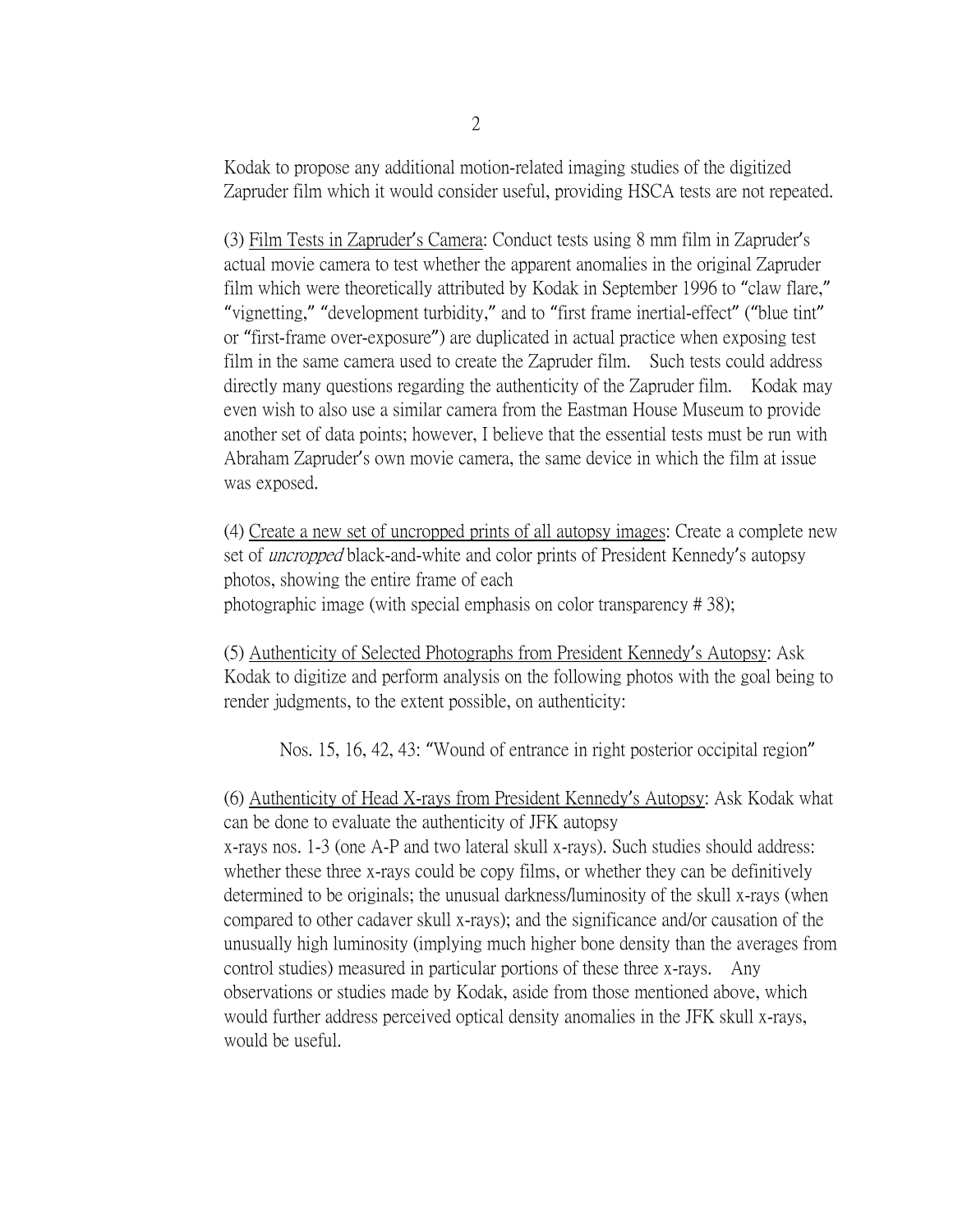b. Middle Priority:

(1) Kodak technicians should fully analyze a complete set of edge-print information for all NARA copies of the Zapruder film: Ask Kodak to transcribe and fully research all edge-print information from the four 8 mm format copies of the Zapruder film in the National Archives (3 are marked as first-generation copies, and 1 is marked as a second-generation copy).

(2) Kodak technicians should fully analyze a complete set of edge-print information for the Groden Nix and Muchmore prints provided in response to ARRB subpoena: Ask Kodak to transcribe and fully research all edge-print information from the 35 mm format copies of the Nix and Muchmore films loaned to ARRB by Robert Groden.

c. Lowest Priority:

(1) Prepare a Red-to-Black Predictive Study Re: Autopsy Photos: Ask Kodak to prepare a predictive study which would quantitatively predict the expected degree of grey-scale in black-and-white autopsy photos, based on the amount of red in corresponding autopsy color transparency images. (Kodak reps stated this was possible during the September 11, 1996 meeting with ARRB.)

(2) Write a technical report evaluating likelihood of autopsy images being photographs of 3-dimensional objects vs. photographs of other (altered) photographs: During the September 11, 1996 meeting with ARRB staff, both Kodak reps discussed the difficulty of photographing other photographs without a marked contrast buildup occurring, and discussed at some length the "gamma" curve (optical density vs. the logarithm of exposure). A written, technical explanation of these issues should be prepared for the ARRB, along with Kodak's best evaluation as to whether each of the extant autopsy photos is a bonafide image of a 3-dimensional object (i.e., the President's body), or a photograph of *another* (i.e., possibly altered) *photograph*.

3. Tests not recommended:

a. In its report, the analysis already performed by Kodak on the edge-print information from the original Zapruder film at NARA has definitively established that the film stock was finished in Rochester in 1961, and that it is Kodachrome II film. These conclusions are entirely consistent with the receipt trail for this motion picture film, which established as early as 11/22/63 that Zapruder's film was shot on Kodachrome II stock. I see no need to reinforce the results of this edge-print analysis by performing destructive chemical testing on a frame